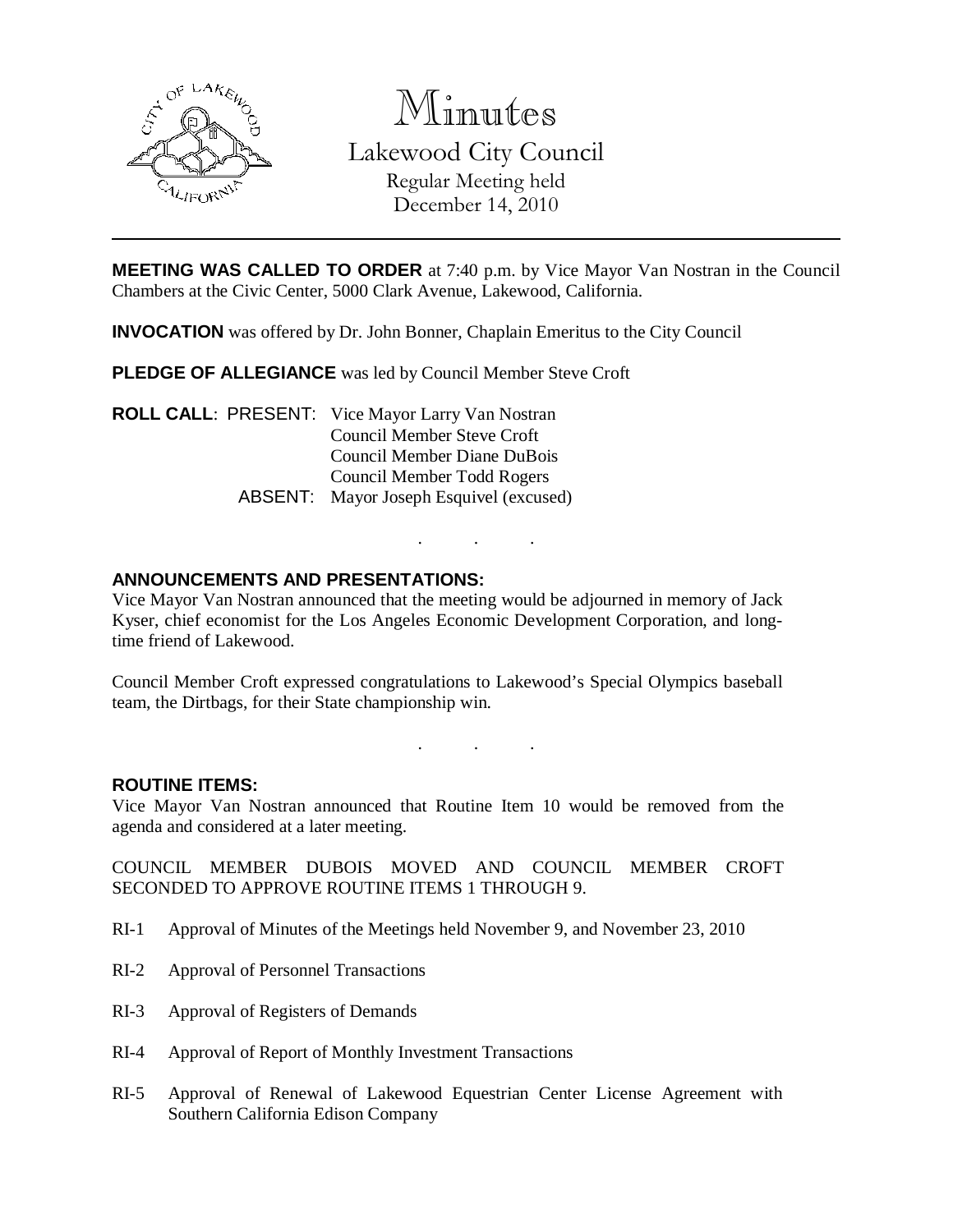City Council Minutes December 14, 2010 Page 2

#### **ROUTINE ITEMS:** Continued

- RI-6 Approval of VHF Communications Radio for Sky Knight Program
- RI-7 Approval of Quarterly Schedule of Investments
- RI-8 Approval of Proposition A Fund Exchange and Assignment Agreement
- RI-9 Approval of Change Order for Public Works Contract No. 2009-5, Demolition for Scattered Lot Acquisition Program

UPON ROLL CALL VOTE, THE MOTION WAS APPROVED:

AYES: COUNCIL MEMBERS: Van Nostran, DuBois, Croft and Rogers NAYS: COUNCIL MEMBERS: None ABSENT: COUNCIL MEMBERS: Esquivel

# **1.1 • ALLOCATION OF FUNDS FOR CITIZEN'S OPTIONS FOR PUBLIC SAFETY (COPS) GRANT**

. . .

Deputy City Manager Carol Flynn Jacoby gave a report based on the memo contained in the agenda and stated that Citizen's Options for Public Safety (COPS) Grant funding was available to the City at an estimated \$100,000. She advised that the funds were intended for front line law enforcement services and must be appropriated pursuant to written requests from the Lakewood Sheriff's Station Captain and the City Manager. She noted that the proposed projects to be funded included the summer Park Deputy Patrol, special event enhanced patrols and mission specific criminal enforcement suppression directed for "hot spots." It was the recommendation of the Public Safety Committee that following public input, the City Council approve the recommended programs for front line law enforcement services and direct the Administrative Services Director to appropriate the funds to the Supplemental Law Enforcement Services account.

Vice Mayor Van Nostran opened the public hearing at 7:47 p.m. and called for anyone in the audience wishing to address the City Council on this matter. There was no response.

COUNCIL MEMBER ROGERS MOVED AND COUNCIL MEMBER DUBOIS SECONDED TO APPROVE STAFF'S RECOMMENDATIONS. UPON ROLL CALL VOTE, THE MOTION WAS APPROVED:

|                                   | AYES: COUNCIL MEMBERS: Van Nostran, DuBois, Croft and Rogers |
|-----------------------------------|--------------------------------------------------------------|
| NAYS: COUNCIL MEMBERS: None       |                                                              |
| ABSENT: COUNCIL MEMBERS: Esquivel |                                                              |

. . .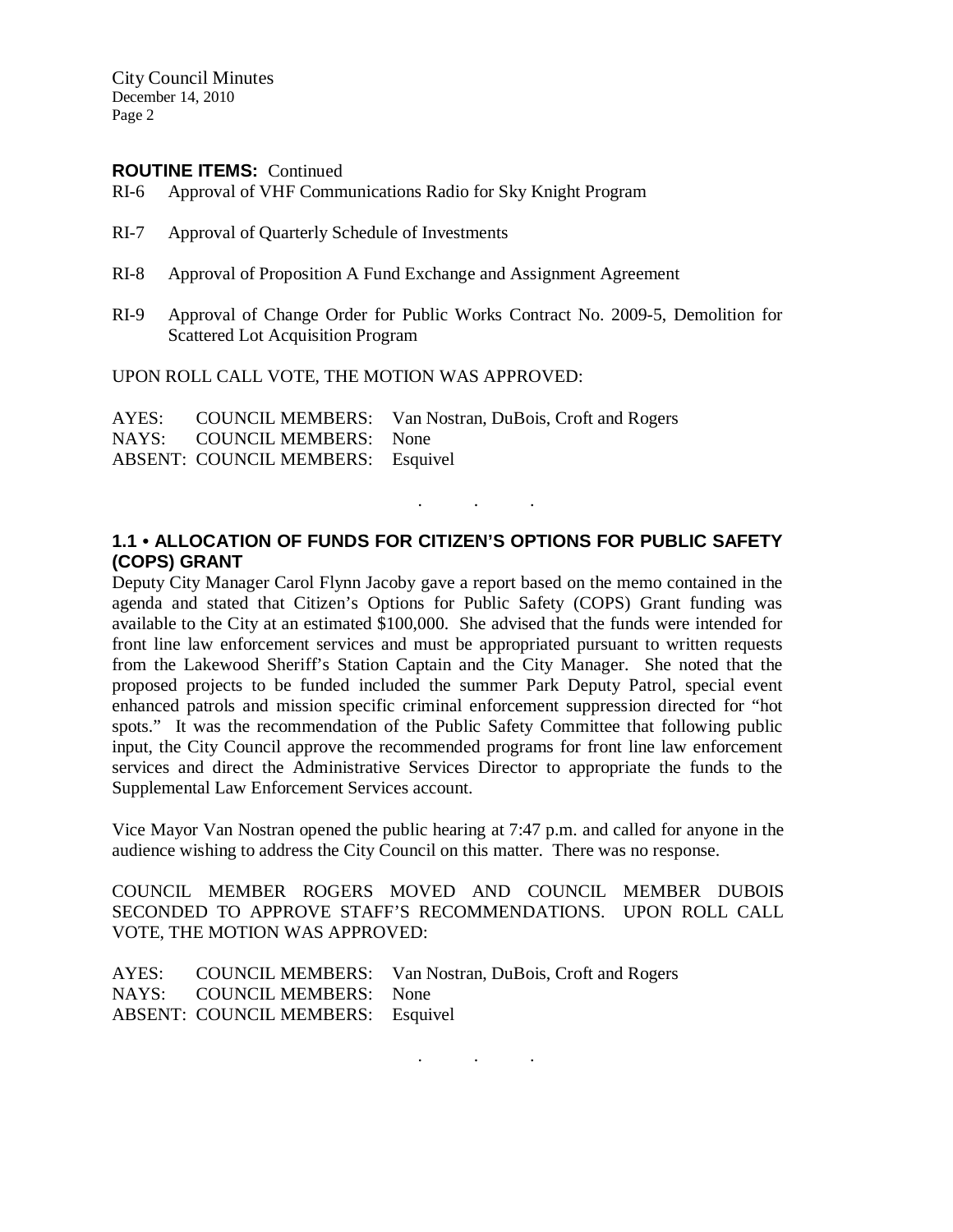# **3.1 • AUTHORIZATION OF PURCHASE OF PLAY EQUIPMENT SYSTEM FOR PALMS PARK**

Public Works Director Lisa Rapp displayed slide and made a presentation based on the memo in the agenda. She reported that renovation of the play areas at Palms Park had begun this summer through the use of Community Development Block Grant funds, and that sufficient funding remained to complete the project with an additional play structure and protective surfacing for the school age play area. She advised that proposals had been obtained from two play equipment manufacturers eligible for a piggyback agreement through a government purchasing cooperative. It was the recommendation of staff that the City Council authorize staff to negotiate pricing and issue purchase orders for play equipment from GameTime using an existing purchase agreement with U.S. Communities, in an amount not-to-exceed \$35,000; and negotiate pricing and issue a purchase order to SpectraTurf in an amount not-to-exceed \$6,000 for protective surfacing.

Council Member Croft stated that the equipment installed this summer were already a big hit with kids at Palms Park.

COUNCIL MEMBER DUBOIS MOVED AND COUNCIL MEMBER CROFT SECONDED TO APPROVE STAFF'S RECOMMENDATION. UPON ROLL CALL VOTE, THE MOTION WAS APPROVED:

AYES: COUNCIL MEMBERS: Van Nostran, DuBois, Croft and Rogers NAYS: COUNCIL MEMBERS: None ABSENT: COUNCIL MEMBERS: Esquivel

. . .

At 7:58 p.m., the Regular Meeting of the City Council was recessed for the Meeting of the Lakewood Redevelopment Agency. At 8:08 p.m., the City Council Meeting was reconvened.

. . .

. . .

### **ORAL COMMUNICATIONS:** None

#### **CLOSED SESSION:**

PUBLIC EMPLOYMENT, Pursuant to Government Code §54957 At 8:08 p.m., Vice Mayor Van Nostran announced that the City Council would recess to a closed session pursuant to Government Code §54957 regarding the position of City Manager.

At 9:15 p.m., the City Council reconvened and the City Attorney advised that there was no action to announce.

. . .